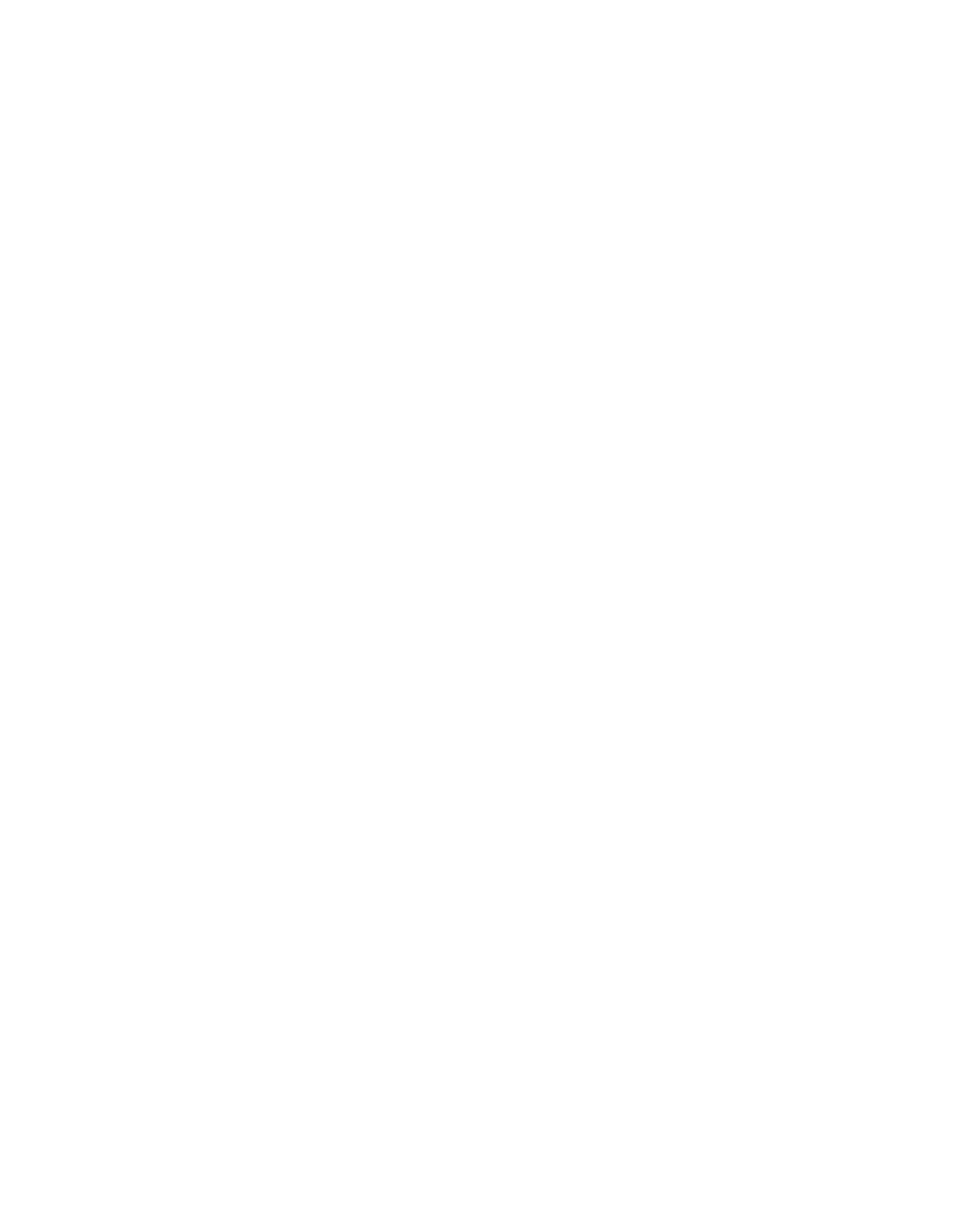### **ARTIST ENTRY FORM AND AGREEMENT**

#### **Please Print:**

Your name will be printed in the catalog and on gallery labels as entered here

|  | <b>Address:</b> |
|--|-----------------|
|--|-----------------|

**Home Phone: Cell Phone: Email:**

## **ARTIST AGREEMENT**

1. This is a mutual agreement between the WVAL gallery and the artist. The gallery agrees to exhibit only artwork selected by the juror. In the event the artwork sells, the artist will receive 70% of the sale price, and WVAL will retain 30% at the end of the show. WVAL will collect, report, and pay the sales taxes to the State of Texas.

2. In the event that a purchaser contacts the artist directly, the artist must contact WVAL Yuko Leibrock at either her phone number: 713-398-3649 or email:  $v$ raibu6@gmail.com. Checks for purchasing artwork must be made out to the WVAL. The artist is responsible for notifying the buyer of shipping and handling costs for his/her artwork. When shipping out of state, no sales tax shall apply. **The artist is responsible for getting purchased artwork to the buyer when the gallery show is taken down.**

3. In order to maintain the integrity of a juried show, only juried artwork will be shown. **Selected artwork must remain in the WVAL Gallery for the duration of the exhibit, and must not be removed by the artist for any reason, including if it is sold.** At the end of the show, the artist is responsible for picking up their artwork on the date and time specified on the entry form. Any artwork that is not picked up will be stored at an outside facility at a cost of \$10 per piece, per day.

4. All artists who are engaged with other galleries are responsible for securing his/her release from that gallery.

5. **Artist Release:** The undersigned does for himself, herself, his and her heirs and assigns, hereby waive, release and discharge the WIMBERLEY VALLEY ART LEAGUE ("WVAL"), WIMBERLEY SENIOR CITIZENS ACTIVITIES, INC. ("WSCAI"), the Wimberley Community Center ("WCC"), AND THEIR DIRECTORS, officers, AGENTS, EMPLOYEES, VOLUNTEERS, and the City of Wimberley ("CITY"), their members or agents, from any and all manner of actions, suits, damages, claims and demands whatsoever, in law and equity for any loss or damage to the undersigned's property, and for any personal liability.

6. **Artist Release:** The undersigned acknowledges and agrees that neither WVAL, WSCAI, WCC or City nor THEIR DIRECTORS, officers, AGENTS, EMPLOYEES, VOLUNTEERS, or agents will provide any security or protection for entries and that their display will be at their sole risk.

7. **Artist Release:** The undersigned grants permission to the Wimberley Valley Art League or its agents to photograph his or her entries only for use in show publicity.

8. **FINALLY, the undersigned acknowledges that he or she has read and agrees to adhere to all of the agreements, guidelines and understandings in this Show Entry Letter.**

 $\mathcal{L}_\text{max}$  , and the contribution of the contribution of the contribution of the contribution of the contribution of the contribution of the contribution of the contribution of the contribution of the contribution of t

Signature Date